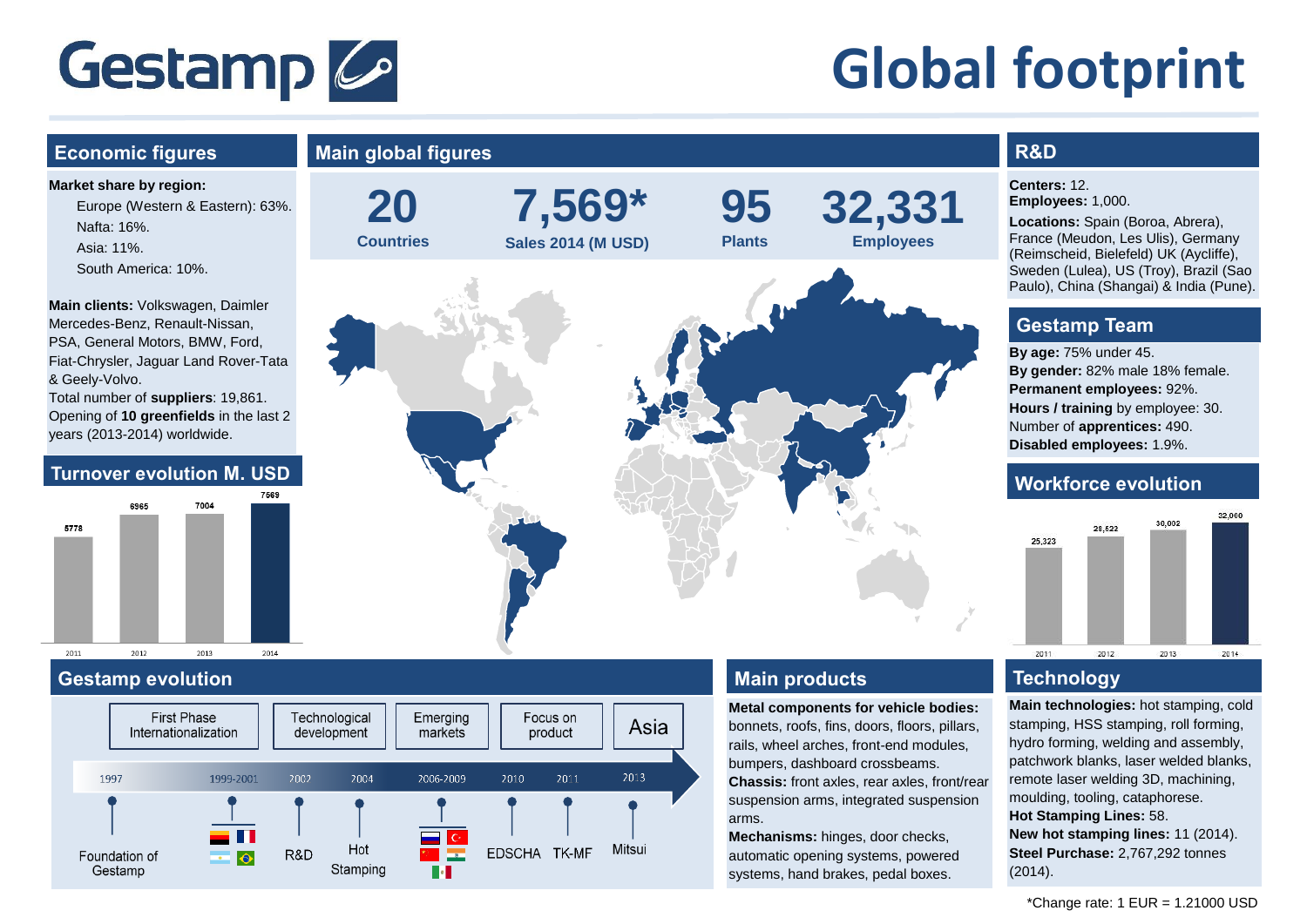# **United States**

## Gestamp 6

#### **Key milestones**

#### **Number of plants:** 6

**Plant locations:** Chattanooga (TN), Mason Laaper (MI), Mc Calla (AL), South Charleston (WV) and South Carolina. **Plant area (total):** 2,890,960 sq. ft. **Main clients:** VW, BMW, Daimler, Ford and Honda. **Nafta HQ, engineering and R&D:** Troy. **Employees:** 2,485.

#### **Workforce evolution**



**Investment (2014):** \$ 48.88 M USD **Turnover (2014):** \$ 922 M USD **US** was **the third largest market** (in sales 2014) for Gestamp.

#### **Turnover evolution M USD**





### **Gestamp Chattanooga I (TN) Economic figures Gestamp Mason (MI)**

**Sales 2014:** \$112.1 M USD **Employees:** 265 **Built area:** 238,991 sq. ft. **Main products:** Structural stampings and assemblies, floor pans, rail assemblies, wheelhouse assemblies. **Client:** VW (Passat).

#### **Gestamp Lapeer (MI)**

**Sales 2014:** \$86.4 M USD **Employees:** 221 **Built Area:** 159,994 sq. ft. **Main products:** Body in white stampings, Spot welded assemblies, door check assemblies, door hinge manufacturing. **Clients:** Mechanisms multiclient Core Business

**Sales 2014:** \$126.1 M USD **Employees:** 511 **Built area:** 537,991 sq. ft. **Main products:** A, B & H pillars, BIW components, Rocker assemblies, side impact and bumper beams. **Clients:** Hot Stamping multiclient Core

#### **Gestamp West Virginia**

Business.

**Sales 2014:** \$78.8 M USD **Employees:** 431 **Built area:** 925,997 sq. ft. **Main products:** Structural metallic parts inner panels, B, A & C pillars and reinforcements. **Clients:** Honda (Civic)

#### **Gestamp McCalla (AL)**

South

Carolina

**Sales 2014:** \$264.1 M USD **Employees:** 530 **Built Area:** 477,993 sq. ft. **Main products:** Underbody stampings, underbody assemblies, bumper assemblies. **Client:** Daimler (Mercedes M-Class/C-Class)

#### **Gestamp South Carolina**

**Sales 2014:** \$254.2 M USD **Employees:** 367 **Built area:** 549,992 sq. ft. **Main products:** Class A stampings and assemblies, bodysides, doors, hoods / liftgates. **Client:** BMW (X3/X5/X6)